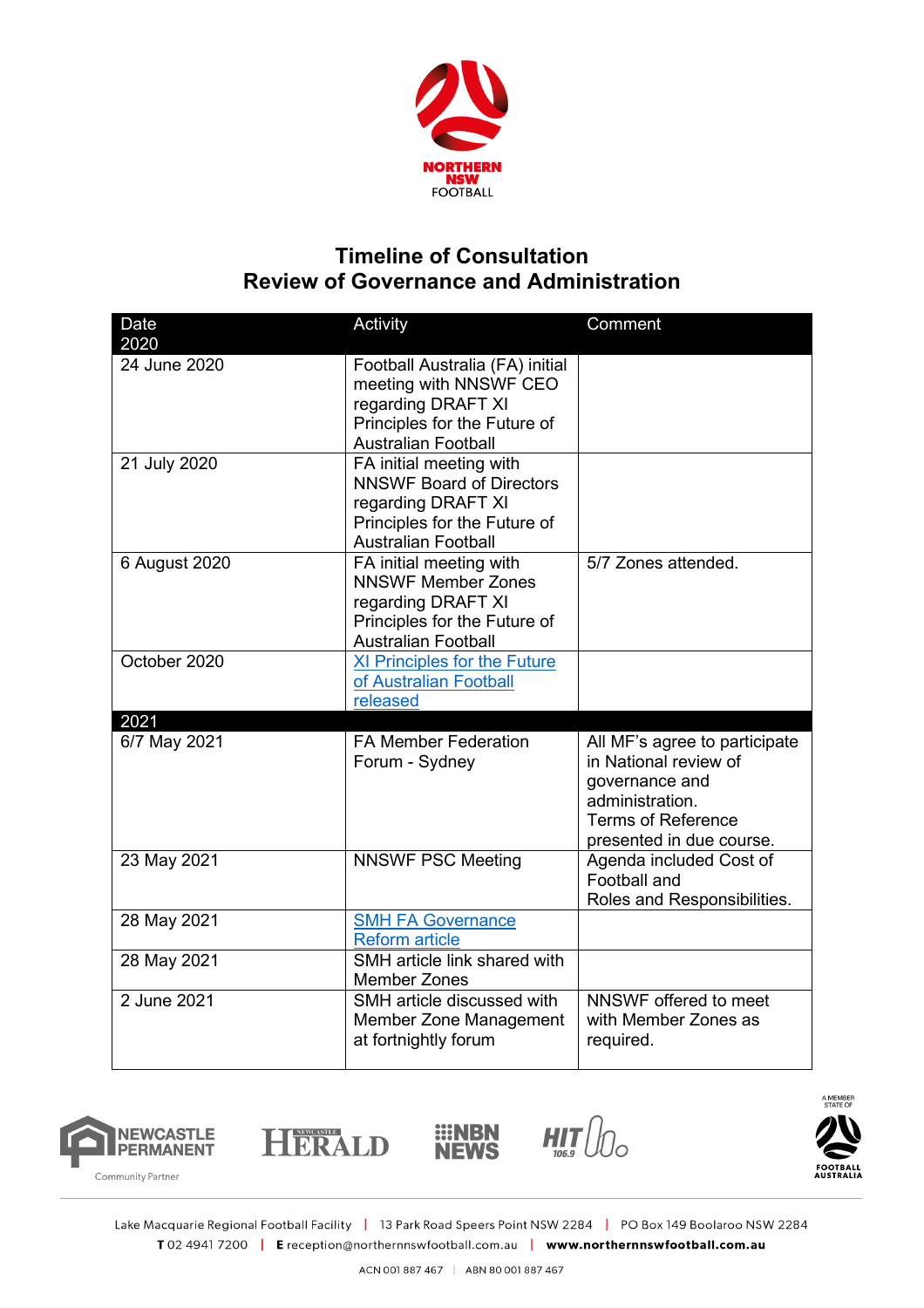

| Date           | Activity                                               | Comment                |
|----------------|--------------------------------------------------------|------------------------|
| 2 June 2021    | <b>NNSWF CEO Zoom</b>                                  |                        |
|                | conference with FFNC GM                                |                        |
|                | and President regarding                                |                        |
|                | SMH article and governance                             |                        |
|                | reform                                                 |                        |
| 14 July 2021   | <b>NNSWF Board of Directors</b>                        |                        |
|                | Meeting                                                |                        |
| 15 July 2021   | <b>NNSWF</b> receives                                  |                        |
|                | submission from Member                                 |                        |
|                | Zones in response to                                   |                        |
|                | governance reform in                                   |                        |
|                | <b>Football Queensland</b>                             |                        |
| 23 July 2021   | <b>NNSWF replied to Member</b>                         |                        |
|                | Zone Submission                                        |                        |
| 28 July 2021   | <b>NNSWF Chair invites</b>                             |                        |
|                | Member Zones to forward                                |                        |
|                | specific questions regarding                           |                        |
|                |                                                        |                        |
|                | XI Principles and reform<br><b>NNSWF Chair and CEO</b> |                        |
| 4 August 2021  |                                                        |                        |
|                | meet with FA to discuss                                |                        |
|                | terms of reference for                                 |                        |
|                | national review                                        |                        |
| 8 August 2021  | Member Zones submit                                    |                        |
|                | further questions for                                  |                        |
|                | <b>NNSWF's consideration</b>                           |                        |
| 11 August 2021 | <b>NNSWF Board of Directors</b>                        |                        |
|                | Meeting                                                |                        |
| 13 August 2021 | <b>NNSWF</b> distributes                               |                        |
|                | responses to Member                                    |                        |
|                | Zones ahead of meeting on                              |                        |
|                | 16 August                                              |                        |
| 16 August 2021 | FA and NNSWF meet with                                 | FA Chairman and CEO in |
|                | <b>Member Zone Presidents</b>                          | attendance.            |
|                | and Chairs regarding XI                                |                        |
|                | Principles for the Future of                           |                        |
|                | <b>Australian Football</b>                             |                        |
|                |                                                        |                        |
|                |                                                        |                        |
|                |                                                        |                        |
|                |                                                        |                        |







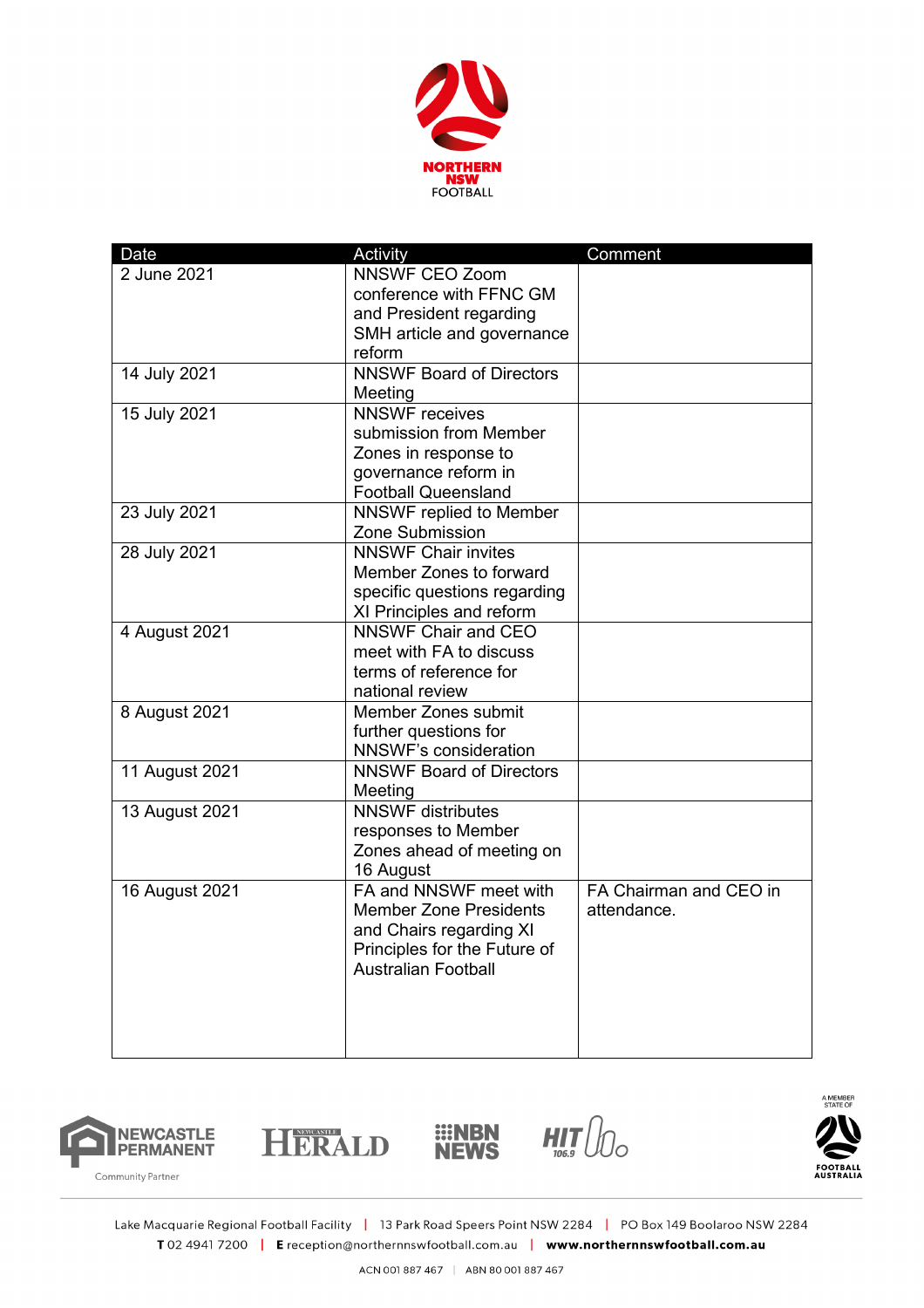

| Date              | <b>Activity</b>                                                                                                                         | Comment                                 |
|-------------------|-----------------------------------------------------------------------------------------------------------------------------------------|-----------------------------------------|
| 26 August 2021    | Member Zones respond to<br><b>NNSWF Chair requesting</b><br>more time to consider<br>matters before engaging<br>further with FA & NNSWF |                                         |
| 25 September 2021 | NNSWF Chair follows up<br>correspondence from<br>Member Zones on 26<br>August.                                                          |                                         |
| 30 September 2021 | <b>NNSWF</b> and FA Chairs<br>distribute invitation to<br>Member Zones to meet on 5<br>October by Zoom                                  |                                         |
| 30 September 2021 | <b>Member Zone</b><br>Spokesperson responds to<br>NNSWF Chair's email of 25<br>Sept indicating that all<br>Zones have not met.          |                                         |
| 5 October 2021    | Proposed meeting between<br><b>Member Zones, NNSWF</b><br>and FA cancelled                                                              |                                         |
| 18 October 2021   | <b>NNSWF Board and CEO</b><br>meet with Member Zones                                                                                    |                                         |
| 27 October 2021   | <b>NNSWF Board of Directors</b><br>Meeting                                                                                              |                                         |
| 28 October 2021   | NNSWF eDM to clubs<br>Subject: NNSWF to<br>implement governance<br>review                                                               | <b>View eDM</b>                         |
| 2 November 2021   | NNSWF CEO presents to<br>Hunter Zone Boards and<br>Management (NF, MF and<br>HVF)                                                       | <b>Hosted at Newcastle</b><br>Football. |
| 4 November 2021   | NNSWF CEO presents to<br><b>Regional Zone Presidents</b><br>and Management (FFNC,<br>FMNC, NCF)                                         | By Zoom.                                |
| 4 November 2021   | <b>Initial Feedback Request</b><br>Jotform distributed to<br>Member Zones                                                               |                                         |







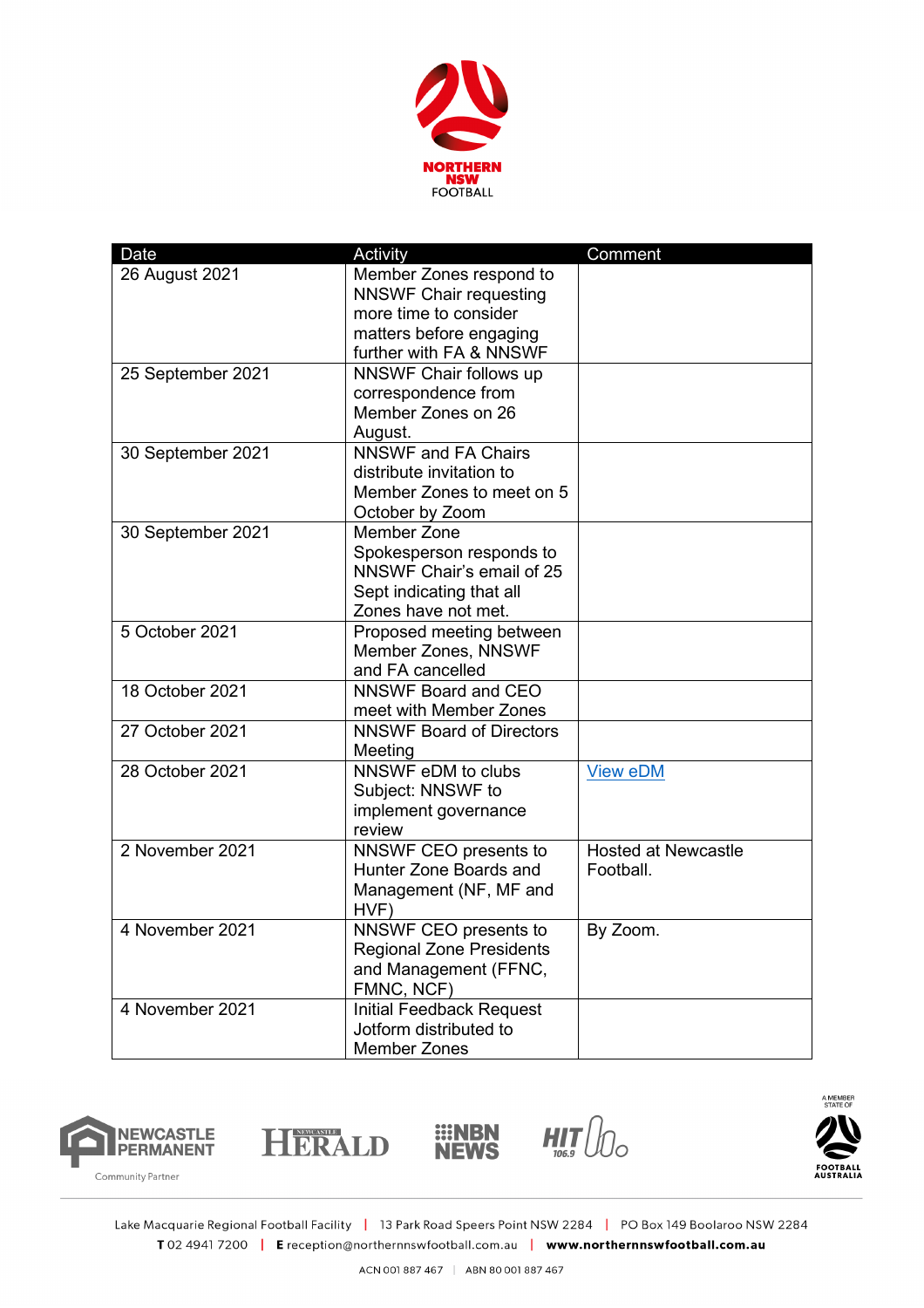

| Date             | Activity                         | Comment                  |
|------------------|----------------------------------|--------------------------|
| 9 November       | NNSWF eDM to clubs and           | <b>View eDM</b>          |
|                  | non-playing participants         |                          |
|                  | Subject: NNSWF Review of         |                          |
|                  | Governance and                   |                          |
|                  | <b>Administration Structures</b> |                          |
| 10 November 2021 | NNSWF CEO presents to            |                          |
|                  | <b>Match Official Standing</b>   |                          |
|                  | Committee                        |                          |
| 16 November 2021 | <b>NNSWF CEO</b> presentation    | President in attendance. |
|                  | to Newcastle Football Clubs      |                          |
| 17 November 2021 | <b>NNSWF Board of Directors</b>  |                          |
|                  | Meeting                          |                          |
| 18 November 2021 | <b>NNSWF CEO Presentation</b>    | Operations Manager in    |
|                  | to Hunter Valley Football        | attendance.              |
|                  | <b>Clubs</b>                     |                          |
| 18 November 2021 | <b>NNSWF CEO Presentation</b>    |                          |
|                  | to Standing Committee            |                          |
|                  | <b>Chairs</b>                    |                          |
| 23 November 2021 | <b>NNSWF CEO Presentation</b>    |                          |
|                  | to North Coast Football          |                          |
|                  | Board and GM                     |                          |
| 23 November 2021 | NNSWF eDM to Member              | <b>View eDM</b>          |
|                  | Zones                            |                          |
|                  | Subject: Future of Football      |                          |
|                  | <b>Zoom Session</b>              |                          |
| 24 November 2021 | <b>NNSWF CEO Presentation</b>    |                          |
|                  | to Football Far North Coast      |                          |
|                  | Board and GM                     |                          |
| 28 November 2021 | NNSWF eDM to clubs               | <b>View eDM</b>          |
|                  | Subject: NNSWF to                |                          |
|                  | implement governance             |                          |
|                  | review                           |                          |
| 29 November 2021 | <b>NNSWF CEO Presentation</b>    |                          |
|                  | to NNSWF - Northern              |                          |
|                  | <b>Inland Clubs</b>              |                          |
| 1 December 2021  | <b>NNSWF CEO Presentation</b>    | President and GM in      |
|                  | to FFNC Clubs                    | attendance.              |
| 2 December 2021  | <b>NNSWF CEO Presentation</b>    | GM in attendance.        |
|                  | to FFNC Clubs                    |                          |
|                  |                                  |                          |







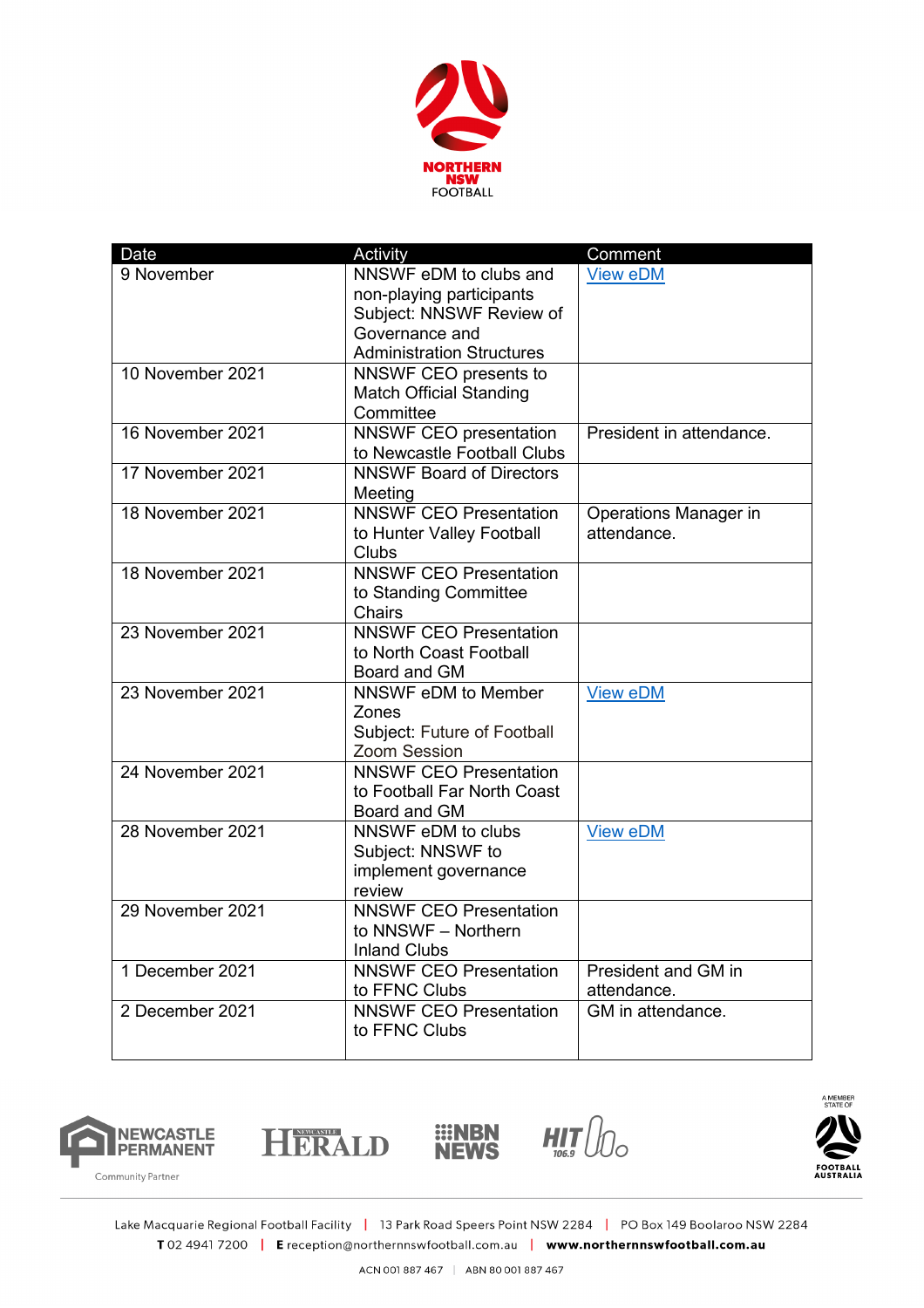

| Date             | Activity                                           | Comment                        |
|------------------|----------------------------------------------------|--------------------------------|
| 6 December 2021  | <b>NNSWF CEO Presentation</b>                      |                                |
|                  | to Joint Premier Competition                       |                                |
|                  | <b>Standing Committees (NPL,</b>                   |                                |
|                  | WPL and NL1)                                       |                                |
| 6 December 2021  | NNSWF eDM to FNC Board                             | <b>View eDM</b>                |
|                  | <b>Members</b>                                     |                                |
|                  | Subject: Review                                    |                                |
|                  | consultation FNC                                   |                                |
| 7 December 2021  | <b>NNSWF CEO Presentation</b>                      |                                |
|                  | to FMNC Clubs                                      |                                |
| 8 December 2021  | NNSWF eDM to coaches                               | <b>View eDM</b>                |
|                  | Subject: Future of Football                        |                                |
|                  | for coaches                                        |                                |
| 8 December 2021  | NNSWF eDM to clubs and                             | <b>View eDM</b>                |
|                  | participants                                       |                                |
|                  | Subject: Future of Football                        |                                |
|                  | Club consultation session                          |                                |
| 9 December 2021  | <b>NNSWF CEO Presentation</b>                      | GM in attendance.              |
|                  | to Macquarie Footbal Clubs                         |                                |
| 9 December 2021  | <b>NNSWF CEO Presentation</b>                      |                                |
|                  | to Registered Coaches                              |                                |
| 14 December 2021 | <b>NNSWF CEO Presentation</b>                      | FFNC GM in attendance.         |
|                  | to All Clubs and FFNC                              |                                |
|                  | Clubs (rescheduled)                                |                                |
| 15 December 2021 | <b>NNSWF Board of Directors</b>                    | <b>Sport Business Partners</b> |
|                  | Meeting                                            | Advisory appointed as          |
|                  |                                                    | Independent Change             |
|                  |                                                    | Consultant subject to          |
|                  |                                                    | execution of Cost              |
|                  |                                                    | Agreement.                     |
| 16 December 2021 | <b>NNSWF CEO Presentation</b><br>to FMNC Board and |                                |
|                  |                                                    |                                |
|                  | Management                                         |                                |
| 17 December 2021 | NNSWF eDM to clubs and                             | <b>View eDM</b>                |
|                  | participants<br>Subject: State of Play             |                                |
|                  | briefings update                                   |                                |
|                  |                                                    |                                |
|                  |                                                    |                                |
|                  |                                                    |                                |
|                  |                                                    |                                |





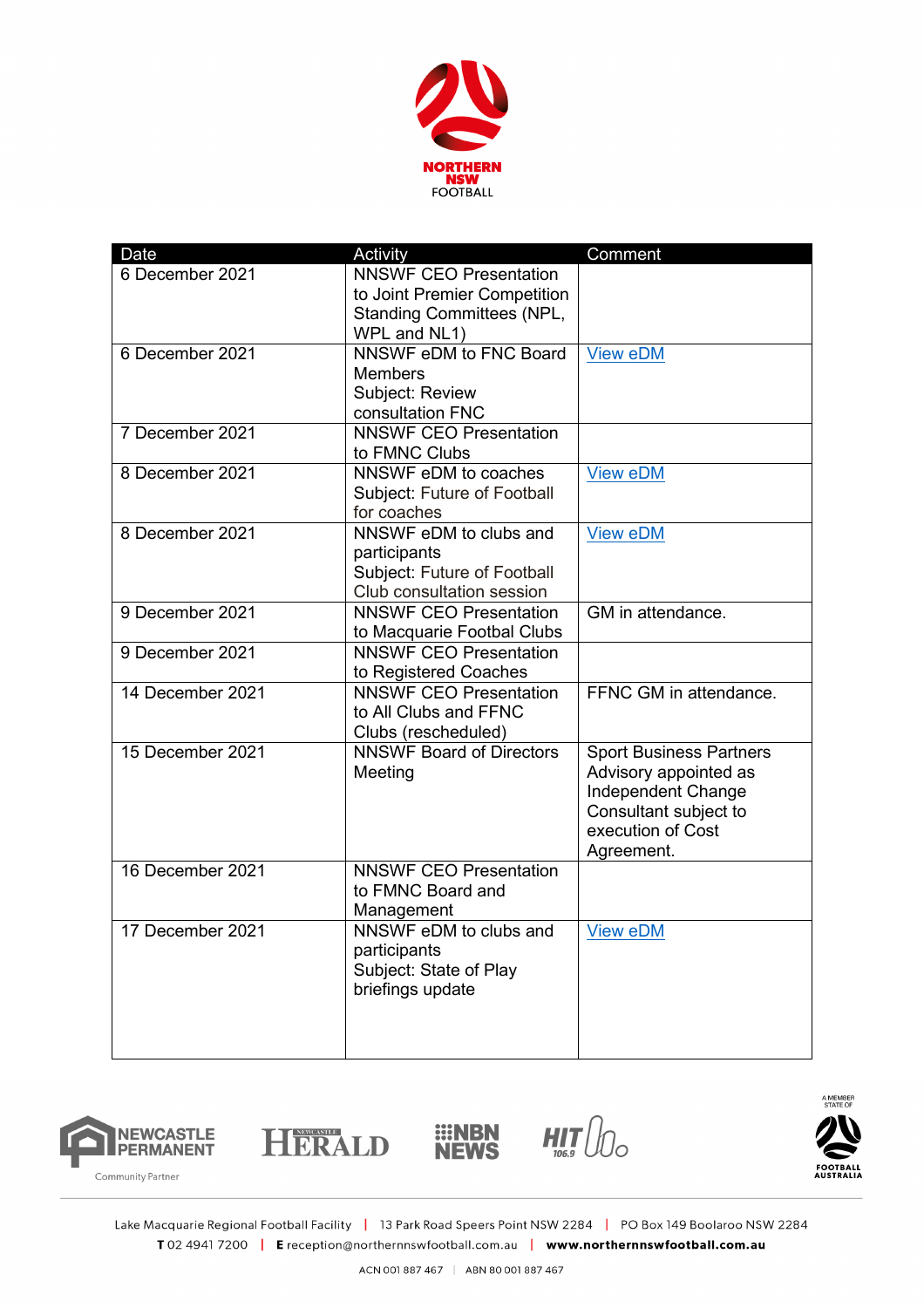

| 2022                |                                                                                                                      |                                                                                               |
|---------------------|----------------------------------------------------------------------------------------------------------------------|-----------------------------------------------------------------------------------------------|
| Date                | Activity                                                                                                             | Comment                                                                                       |
| 25 January 2022     | <b>Member Zone Managers</b><br>Forum                                                                                 | Member Zones informed<br>regarding Sport Business<br><b>Partners Advisory</b><br>appointment. |
| 27 January 2022     | <b>Sport Business Partners</b><br>Advisory appointment as<br>Independent Change<br>Consultant formally<br>announced  |                                                                                               |
| 10 February 2022    | NNSWF eDM to clubs and<br>non-playing participants<br>Subject: Future of Football<br><b>Stakeholder Survey</b>       | <b>View eDM</b>                                                                               |
| 16 February 2022    | <b>NNSWF Board of Directors</b><br>Meeting                                                                           |                                                                                               |
| 1 March 2022        | <b>NCF Board and</b><br>Management - Consultation<br>session with Independent<br><b>Change Consultant</b>            | Postponed due to floods.                                                                      |
| 2 March 2022        | FFNC Board and<br>Management - Consultation<br>session with Independent<br><b>Change Consultant</b>                  | Postponed due to floods.                                                                      |
| 3 March 2022        | <b>FMNC Board and</b><br>Management - Consultation<br>session with Independent<br><b>Change Consultant</b>           | Postponed due to floods.                                                                      |
| <b>7 March 2022</b> | Macquarie Football Board<br>and Management -<br>Consultation session with<br>Independent Change<br>Consultant        |                                                                                               |
| 8 March 2022        | <b>Newcastle Football Board</b><br>and Management -<br>Consultation session with<br>Independent Change<br>Consultant |                                                                                               |





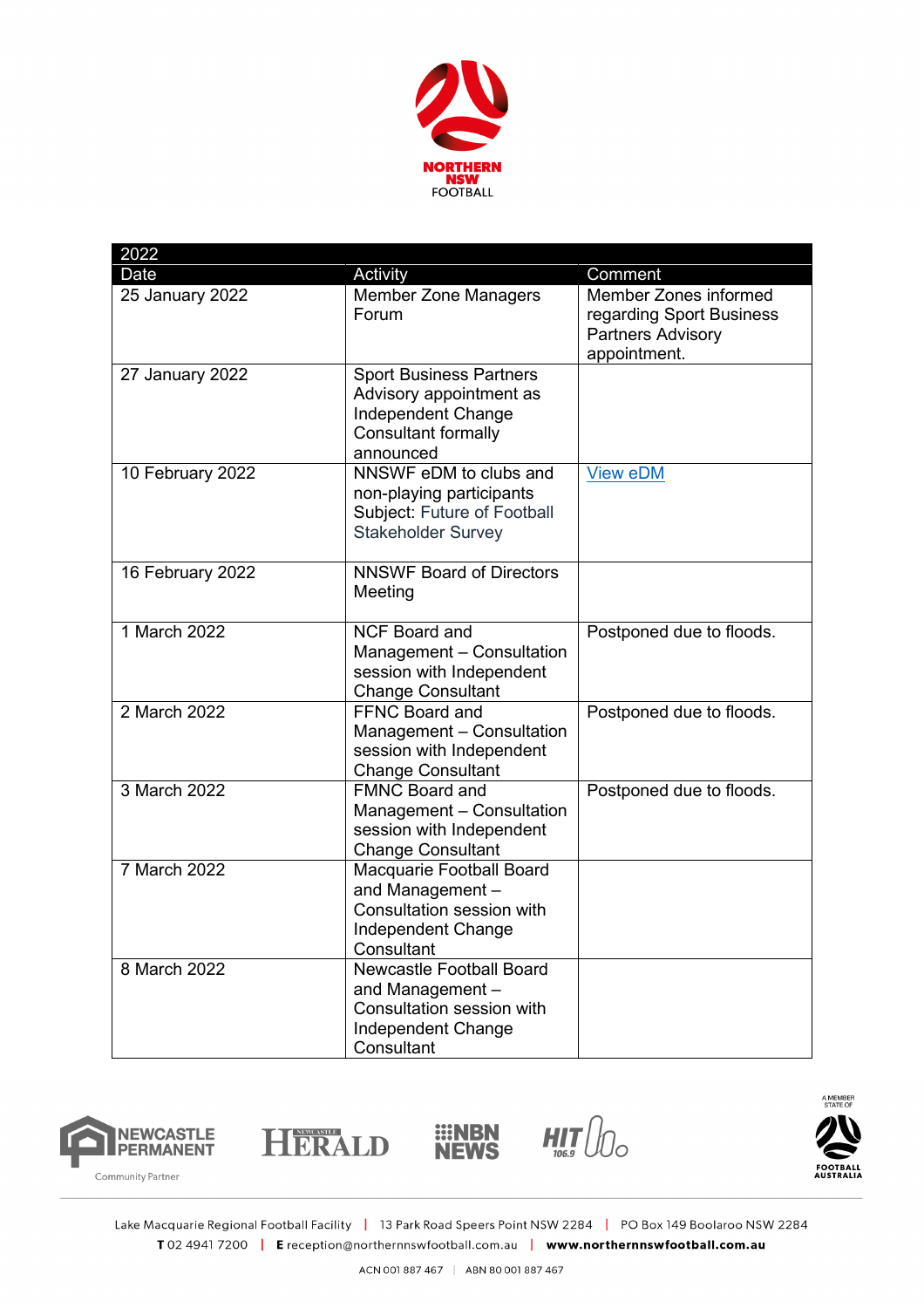

| Date          | Activity                                      | Comment                   |
|---------------|-----------------------------------------------|---------------------------|
| 9 March 2022  | <b>Hunter Valley Football</b>                 |                           |
|               | Board and Management -                        |                           |
|               | Consultation session with                     |                           |
|               | Independent Change                            |                           |
|               | Consultant                                    |                           |
| 15 March 2022 | <b>Standing Committee Chairs</b>              |                           |
|               | - Consultation session with                   |                           |
|               | Independent Change                            |                           |
|               | Consultant<br><b>NNSWF Board of Directors</b> |                           |
| 16 March 2022 |                                               |                           |
|               | - Consultation session with                   |                           |
|               | Independent Change<br>Consultant              |                           |
| 22 March 2022 | <b>NCF Board and</b>                          |                           |
|               | Management - Consultation                     |                           |
|               | session with Independent                      |                           |
|               | <b>Change Consultant</b>                      |                           |
| 23 March 2022 | <b>FMNC Board and</b>                         |                           |
|               | Management - Consultation                     |                           |
|               | session with Independent                      |                           |
|               | <b>Change Consultant</b>                      |                           |
| 28 March      | Macquarie Football - Clubs                    |                           |
|               | workshop with Independent                     |                           |
|               | <b>Change Consultant</b>                      |                           |
| 29 March      | Hunter Valley Football -                      |                           |
|               | Clubs workshop with                           |                           |
|               | Independent Change                            |                           |
|               | Consultant                                    |                           |
| 30 March      | <b>NNSWF Staff and Exec</b>                   |                           |
|               | consultation session with                     |                           |
|               | Independent Change                            |                           |
|               | Consultant                                    |                           |
| 30 March      | Newcastle Football - Clubs                    |                           |
|               | workshop with Independent                     |                           |
|               | <b>Change Consultant</b>                      |                           |
| 4 April 2022  | <b>FFNC Board and</b>                         | Replacement for postponed |
|               | Management - Consultation                     | workshops.                |
|               | session with Independent                      |                           |
|               | <b>Change Consultant</b>                      |                           |